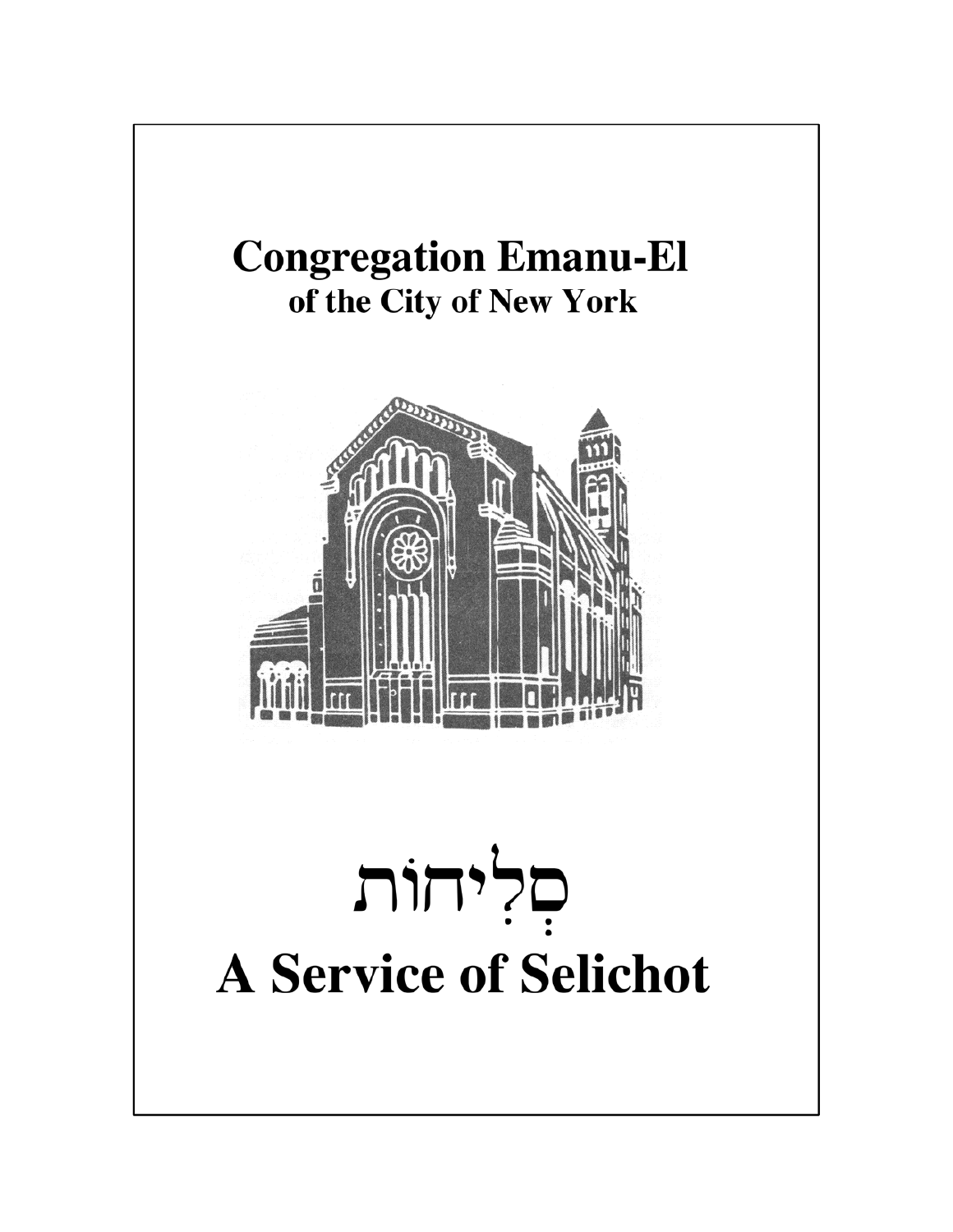## פְלִיחוֹת SELICHOTA SERVICE OF PENITENCE

The word *selichah* means "forgiveness"; it also indicates a liturgical poem (in Hebrew: *piyyut*) whose subject is a plea for forgiveness of sins. The Hebrew plural of *selichah* is *selichot*, which describes a service of penitential prayers that are recited onall fast days, periods of special intercession, and during the penitential season which begins before Rosh Hashanah andconcludes with Yom Kippur.

The Sephardic community recites *Selichot* for forty days fromthe first of *Elul* (the month before *Tishrei*, the beginning of the Jewish New Year) to Yom Kippur. The Ashkenazic community begins reciting the prayers late Saturday night at least four daysbefore Rosh Hashanah.

Originally the service consisted of several groups of biblical verses, each culminating in the recitation of the Lord's thirteen attributes enumerated in Exodus 34:6-7. In geonic times (the sixth to the twelfth century), *Selichot* was expanded and enriched with the inclusion of penitential prayers written by liturgical poets (inHebrew: *payyetanim*).

Today the liturgy and music of the *Selichot* service instill a mood of solemnity which serves as a prelude to the sacred themesof the Holy Day season.

**CANTOR AND CHOIR** Opening Hymn

#### **READER:**

"I consider the days of old, I remember the years long ago.I commune with my heart in the night; I meditate and searchmy spirit: Will the Lord spurn for ever, and never again befavorable?" (Psalm 77:6-8)

Through this hour of worship, we stand at the threshold of theHigh Holy Days. With suppliant hand we knock upon thedoor of Divine forgiveness and acceptance, begging entrance.

Help us at this hour, O God, to prepare our spirits for the Days of Awe to come. Give us the courage to see ourselves aswe truly are, making no excuse for our shortcomings nor justifying our failings. May we confess, in honesty of spirit, where we have fallen short, where we have done less than we might have done, where we have neglected duty and withheldstrength from our responsibilities.

Be with us, O Lord, as we call upon Thee. Hearken to our voice and to the prayers we utter in sincerity and in truth. Renew and strengthen us; and may Thy lovingkindness be ourportion.

Thou who art merciful and gracious, transform our arrogance into humility, our selfishness into compassion, our weaknessinto strength.

Receive us, the penitents, in Thy mercy, O God of mercy.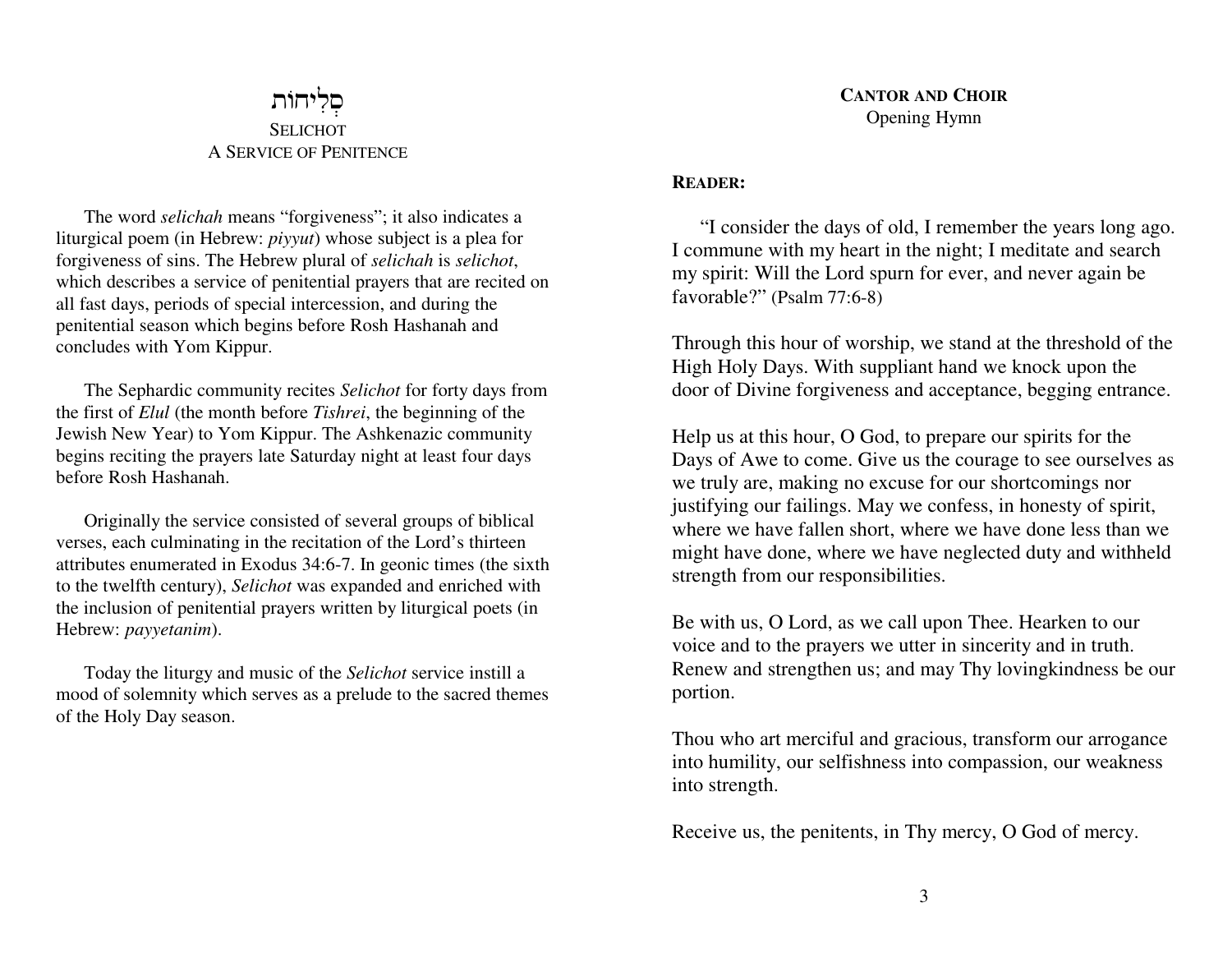## **READER AND CONGREGATION:**

"At midnight I will rise to give thanks unto Thee." Receive usin Thy mercy, O God of mercy.

#### **READER:**

Midnight is its own master, owned neither by yesterday nor possessed by tomorrow. It is a moment apart, hung between the hours which are finished and those about to be born. It is aquietness, fixed for an instant on the lance of time. It is the wedding of yesterday's memory to tomorrow's hope. It is thequestion of the concerned heart. What will the New Year bring? How strong will we be to meet its challenges? How courageous in the face of evil? How steadfast when the lightof faith is obscured and we must walk in the darkness of despair? How will it be for us, O Lord, how will it be in theNew Year?

> **CANTOR AND CHOIR** Hymn

Responsive Reading(Psalm 51, upon King David's sin)

#### **READER:**

 A psalm of David. Be gracious unto me, O God, according to Thy mercy; according to the multitude of Thy compassionsblot out my transgressions.

### **CONGREGATION:**

 *Wash me thoroughly from my iniquity, and cleanse mefrom my sin.*

For I know my transgressions, and my sin is ever beforeme.

*Against Thee, Thee only, have I sinned, and done thatwhich is evil in Thy sight,* 

So that Thou art justified in Thy sentence and blameless inThy judgment.

*Purge me with hyssop, and I shall be clean; wash me, andI shall be whiter than snow.*

Hide Thy face from my sins, and blot out all my iniquities.

*Fashion a pure heart for me, O God; create in me asteadfast spirit.*

Cast me not away from Thy presence, and take not Thyholy Spirit from me.

*Restore to me the joy of Thy salvation, and uphold me witha willing spirit.*

Then I will teach transgressors Thy ways, and sinners willreturn to Thee.

*O Lord, open Thou my lips; and my mouth shall declareThy praise.*

For Thou hast no delight in sacrifice; were I to give aburnt offering, Thou wouldst not be pleased.

*The sacrifices of God are a broken spirit; a broken and acontrite heart, O God, Thou wilt not despise.*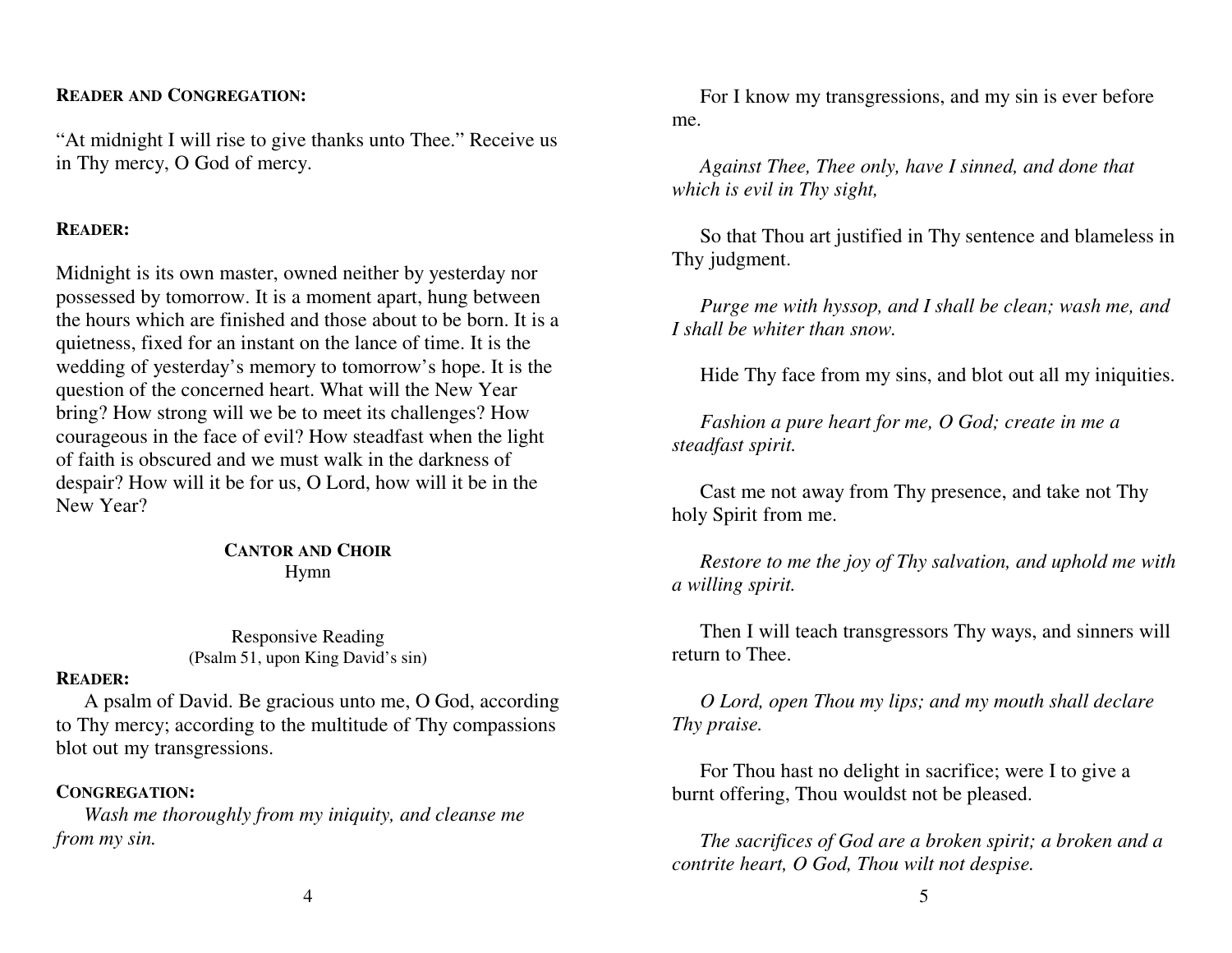## **CANTOR AND CHOIR**

יִי, יִי, אֵל רַחוּם וְחַנּוּן, אֶרֶךְ אַפְּיִם וְרַב חֶסֶד וֶאֱמֶת. נֹצֵר חֶסֶד לְאֲלָפִים, נֹשֵׂא עָ<mark>וֹן וָ</mark>מֶּשַׁע וְחַטָּאָה, וְנַקֵּה.

*Adonai, Adonai, Eil rachum v'chanun, erech apayim v'rav chesed ve-emet. Notzer chesed la-alafim, nosei avon vafesha v'chata-ah v'nakei.*

The Lord, the Lord God, is merciful and gracious, long-suffering and abundantin goodness and ever true; keeping mercy for thousands, forgiving iniquity, transgression and sin.

## **READER AND CONGREGATION:**

In this exalted hour we prepare our hearts for the Holy Dayssoon to come. It will not be in vain if it moves us to search our ways and to ask profound questions. How many were the wasted hours in the year now spent? Did we renew our homesin beauty through thoughtfulness and understanding? Didlove speak in eloquence or was the appreciative and the affectionate word left unsaid? Were we a joyful presence to our loved ones or did we take them for granted and so were taken for granted by them? Was there eager companionshipwith our children or only silence and a distance growingbetween? How was it with our friends: Were we understanding and helpful? A deed of kindness: Did we perform it or did we keep postponing it until the need for ithad withered away? Help us, O Lord, to tell ourselves thetruth in these things.

#### **READER:**

 A Psalm of David. Incline Thy ear, O Lord, and answerme, for I am poor and needy.

#### **CONGREGATION:**

 *Preserve my life, for I am godly; save Thy servant whotrusts in Thee.* 

Be gracious to me, O Lord, for all the day do I cry toThee.

*Gladden the soul of Thy servant, for to Thee, O Lord, do Ilift up my soul.*

For Thou, O Lord, art good and forgiving, abounding insteadfast love to all who call on Thee.

*Give ear, O Lord, to my prayer; hearken to my cry ofsupplication.* 

But Thou, O Lord, art merciful and gracious, slow toanger and abounding in steadfast love and faithfulness.

*Turn to me and take pity on me; give Thy strength to Thyservant, and save the child of Thy handmaid.* 

> **CANTOR AND CHOIR** הַשִּׁיבֵנוּ יְיָ אֵלֶיֶךְ וְנָשְׁוּבָה, חַדֵּשׁ יָמֵינוּ כְּקֶדֶם. *Hashiveinu Adonai eilecha v'nashuvah, chadeish yameinu k'kedem.*

Turn Thou us unto Thee, O Lord, and we shall be restored; renew our days as of old.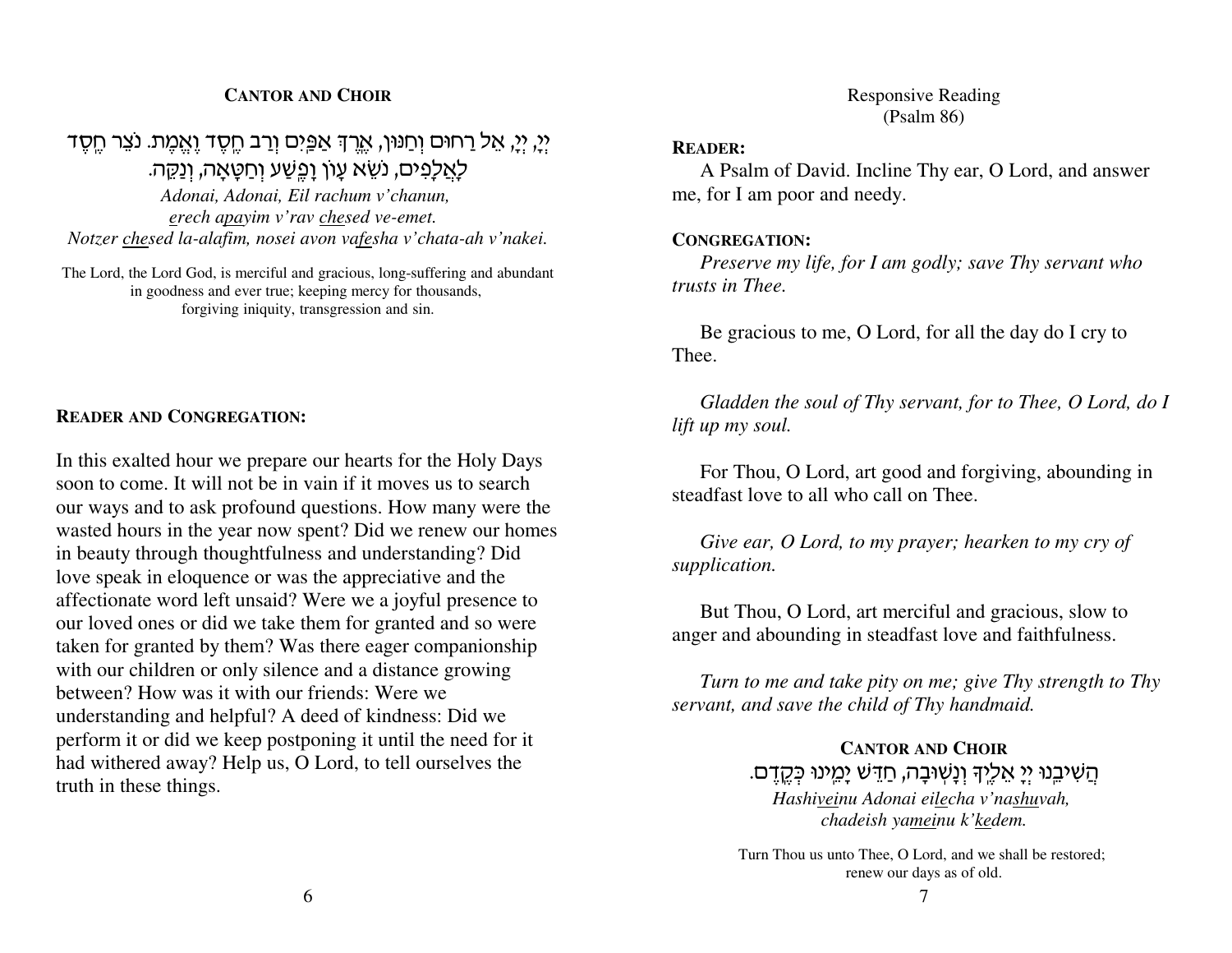#### **READER:**

The High Holy Days are the great mountain peaks from whose heights we survey the hills and valleys of our daily life. We see the road of our years winding its way at oncethrough the bright, clear places of our worthiness, and through the dark and tangled jungle of our misdeeds and failures. But these solemn days do more than disclose the record of the past. They hold forth the promise of the future. They bring us the glad tidings that God waits for us. God setsbefore us the choice of life and death, of good and evil, andpleads with us that we choose life and the good. For Godwould not see us die.

"Wash you and make you clean," so admonish the Days ofAwe. "Repent, and the God of repentance will forgive."

Responsive Reading

#### **READER:**

Great is repentance,

### **CONGREGATION:**

*For it reaches up to the throne of glory.*Great is repentance,

*For it brings about redemption.*

Great is repentance,

*Because of it premeditated sins are accounted only aserrors.*

Great is repentance,

*For it prolongs the years of many.*

Great is repentance,

*Since for the sake of one individual who repents the wholeworld is forgiven.*(*Talmud Yomah* 86a)

## **CANTOR AND CHOIR** ּשְׁמַע קוֹלִנְוּ, חוּס וְרַחֵם עָלִינוּ. וְקַבֵּל בְּרַחֲמִים וּבְרָצוֹן אֶת ּתְּפִלָּתֵֽנוּ. הֲשִׁיבֵֽנוּ יְיָ אֵלֶיְךָ וְנָשְׁוּבָה, חַדֵּשׁ יָמֵינוּ כְּקֶדֶם. אַל תַּשְׁלִיכְנוּ לְעֵת זִקְנָה, כִּכְלוֹת כֹּחֵנוּ אַל תַּעַזְבֵנוּ.

 *Sh'ma koleinu, chus v'racheim aleinu. V'kabeil b'rachamim uv'ratzon et t'filateinu. Hashiveinu Adonai eilecha v'nashuvah,chadeish yameinu k'kedem. Al tash'licheinu l'eit zik'nah, kich'lotkocheinu al ta-az'veinu.*

Hear us, hear our voice, O Lord, look graciously upon us; and grant Thy lovingkindness, Thy mercy and forgiveness to us who stand before Thee. Lead us back to Thee, O Lord, in repentance; pardon us, renew our days as ofyore. Do not turn Thy face from us, while the years are fleeting and our strength is waning; do not forsake us.

#### **READER:**

Our God, and God of our ancestors, each of us calls to Thee from the depths of our own being. Each of us knows our ownpain and acknowledges our own sin. Each cries out in ourown need. Each of us is alone in our thoughts, each onesolitary in our prayers in this hour of *Selichot.*

And yet, we are not alone. Each is part of our people; and sothe one becomes the many. The pain of a single individual becomes Israel's pain. The solitary cry finds sanctuary in the heart of Israel, wherever Israel dwells, even unto the ends ofthe earth.

So each small life merges with the larger life of our people, and we know that we are not alone. A people speaks to us, a faith embraces us, a noble history sustains us, a holy covenantexalts us.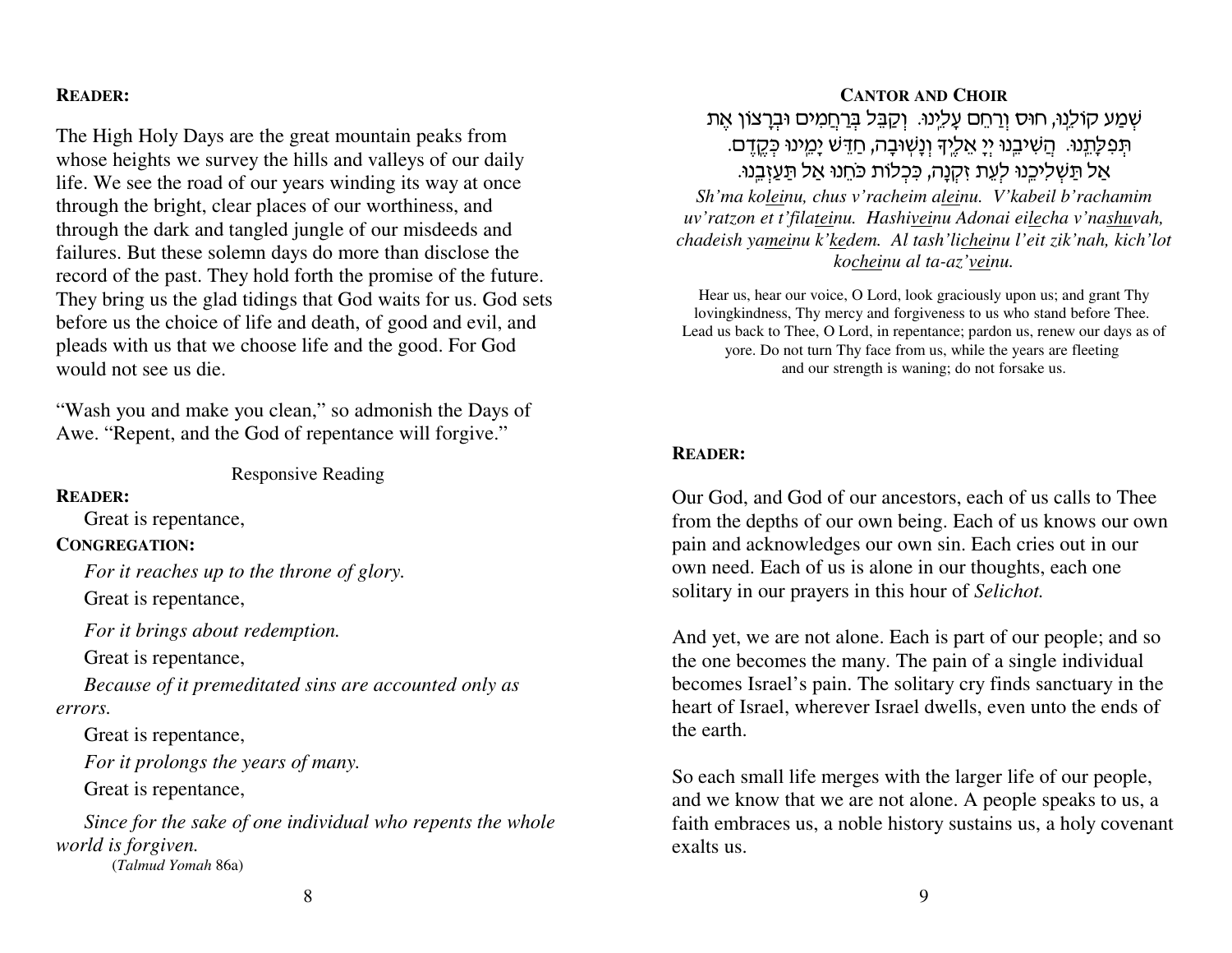### **READER:**

Help us, O Lord, to be ever grateful:

## **READER AND CONGREGATION:**

*...for our shared destiny, ...for the strength that pours in to fortify our weakness, ...for the courage that centuries of stubborn resistance to evilhave stored up, ...for the fire of hope that is forever rekindled on the ashes oftyrants' destruction, ...for the soaring trust that Thou art our Keeper and Preserver, our compassionate Guardian who gives us theTorah.*

# **READER AND CONGREGATION:**

Let us feel Thy presence, O God. May the spirit of each one who worships here become part of the larger eternal spirit of Thy people Israel. Let the strength of all become the strengthof one. Let the trust of one become the trust of all.

Join our spirits together, O Lord, until we become an invincible power against the evil of the world. Join our hands together, O Lord, that we become a mighty instrument for the doing of Thy will. Lift our eyes that all may see Thy vision ofone universal humanity, the children of the one universalGod. Amen.

(Congregation rises)

### **CANTOR AND CHOIR** בָּרְכוּ אֶת יְיָ הַמְבֹרָךָ. *Bar'chu et Adonai ha-m'vo-rach.*

Praise ye the Lord to whom all praise is due.

# בָּרוּךְ יְיָ הַמְבֹרָךְ לְעוֹלָם וָעֶד.

*Ba-ruch Adonai ha-m'vo-rach l'o-lam va-ed.*

Praised be the Lord to whom all praise is due forever and ever.

(Congregation is seated)

### Responsive Reading

### **READER:**

 Accept us in Thy mercy, O Lord our God, and hearken toour prayer.

### **CONGREGATION:**

*Bless us with Thy lovingkindness and wipe away our sins.*

Conceal not Thy presence from us, do not withholdacceptance of our confession.

*Deliver us from those who hate us and let not the enemytriumph over us.*

Establish peace in our midst and remove the fear and thethreat of war.

*Fortify our spirits that we may nobly serve Thee, for weare Thy servants who cleave unto Thy holy word.*

Grant favor to Thy faithful ones who love Thee andinspire us to do Thy will.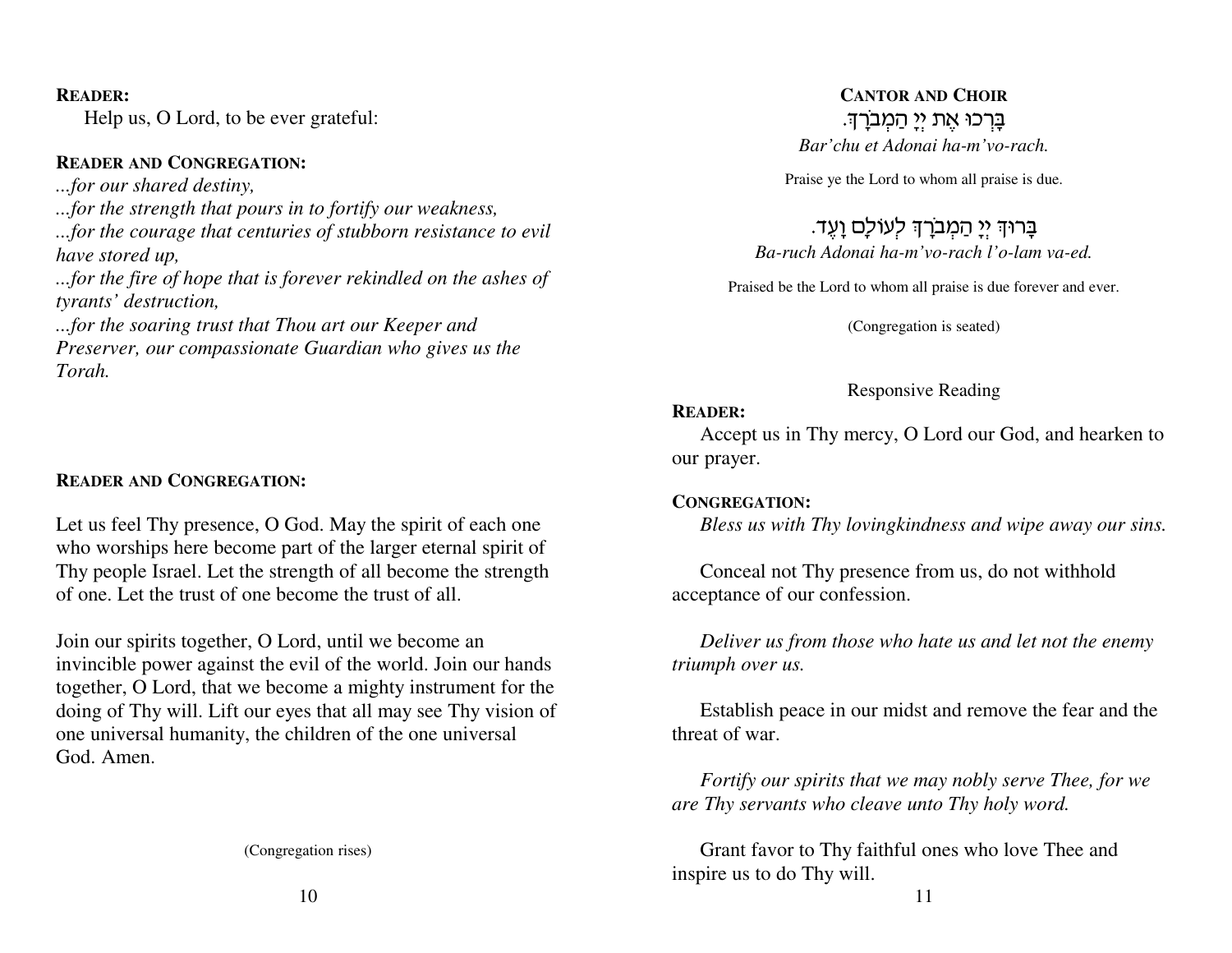*Hasten the day of our redemption and crown our yearswith serenity.*

Illumine the world with the light of Thy splendor anddrive away the thick darkness.

*Joyfully we sing praise to Thy glorious name and exaltThy majesty with reverent lips.*

Ruler of the Universe, unto Thee do we turn in humbleconfession, and acknowledge our sins before Thee.

*Let Thy love sustain us and be gracious unto us. Hear ourprayer and our supplication.*

Make mercy the foundation of Thy judgment andredemption the foundation stone of Thy decree.

*None can stand before Thy justice, for no person isguiltless in Thy sight.*

Open to us the gates of forgiveness that we may enter Thyholy courts with singing.

*Pardon us for our transgressions and our failings. Thouart bountiful in goodness and in Thy goodness do we trust.*

Questioning hearts Thou dost comfort, and Thou sendestbalm to their hurt.

*Restless spirits Thou dost calm. Peace and serenity are tobecome our portion.*

Speak to us, O Eternal One, and be near us. Answer ourpenitent cry and deal with us gently.

*Turn our hearts to Thee in true repentance and removefrom us stubbornness and obstinacy.*

Receive us, Thine erring children, in affection. Cast us notaway, O Lord, in our iniquity.

*Vain and selfish are the goals which we have set beforeus, and our hands are stained with sin.*

Wait for us, O Lord, and be not angry with us for our shortcomings. Show us Thy mercy and absolve us from ourunrighteousness.

*We yearn to approach Thy throne, O God. We need Thee,Thy strength, Thy light and the courage which is from Thee.*

Zealously we give ourselves to Thee, and we acknowledge Thy power and Thy might, Thy glory and Thy majesty on thisday and forever more. Amen.

### **READER:**

The High Holy Day season reminds us of the frailty of ourlives. In our youth, the years seemed to be an unendingprocession. Older now, we know that their number ismeasured and the count of them few.

 Help us, O God, to employ our years with meaning. Openour hearts to the needs of others. Let the cup of our lifeoverflow with kindness and generosity. Let us not waste the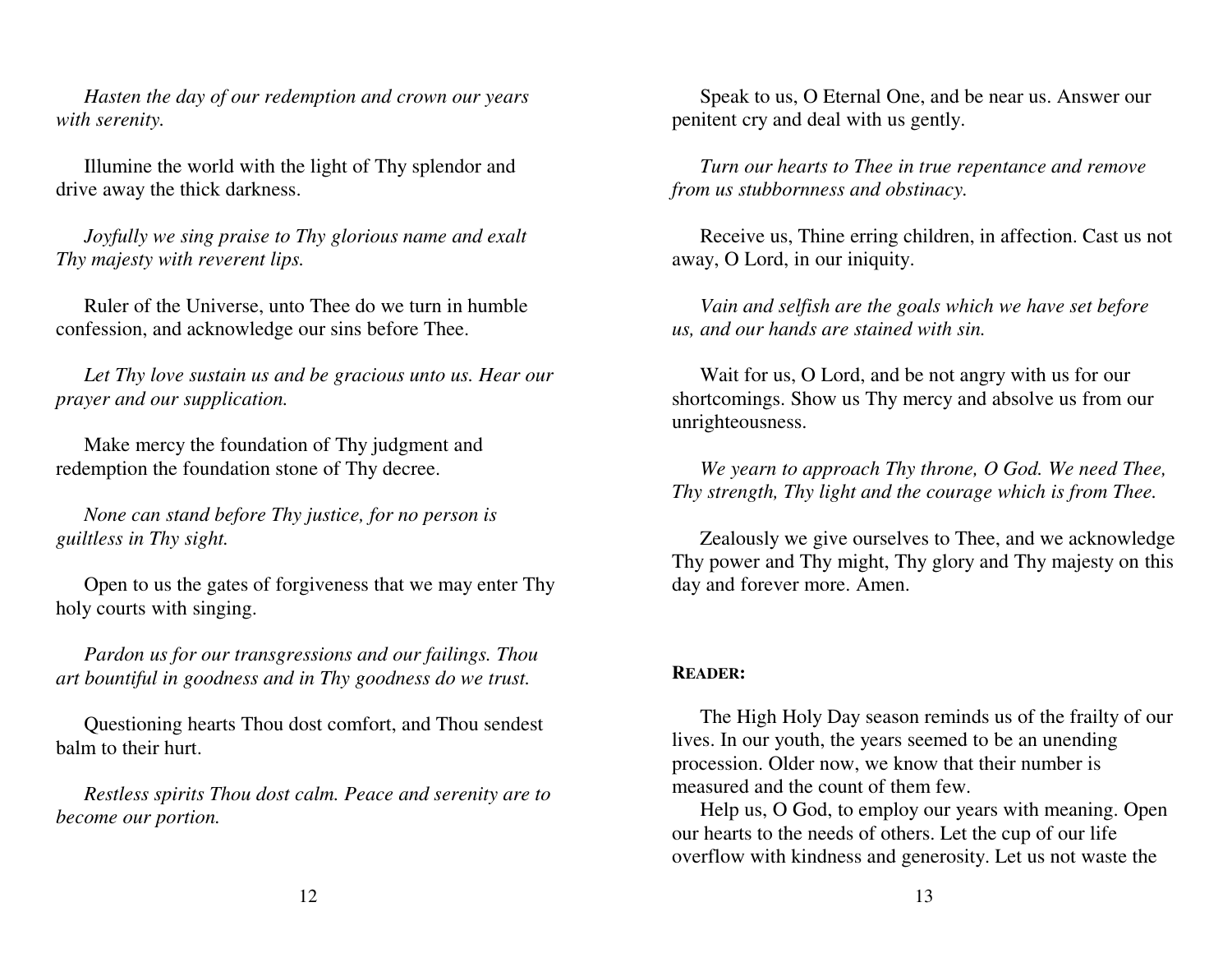time allotted to us by pursuing vain things. Remove from our spirits envy and jealousy, pride in possession, selfishness, andgreed. Teach us to bring to every day patience and forbearance, that quiet and serenity may dwell in our heartsand spirits. Amen.

Silent Prayer

**CANTOR AND CHOIR** יִהְיוּ לְרָצוֹן אִמְרֵי פִי וְהֶגְיוֹן לִבִּי לְפָנֶי<del>ךָ</del>, יְיָ צוּרִי וְגוֹאֲלִי. *Yih'yu l'ratzon imrei fi v'hegyon libi l'fanecha, Adonai tzuri v'go-ali.*

May the words of my mouth and the meditations of my heart be acceptablebefore Thee, O Lord, my Rock and my Redeemer. Amen.

## **CANTOR AND CHOIR**

## אָבְינוּ מַלְכֵּנוּ, שְׁמַע קוֹלִנוּ. אָבְינוּ מַלְכֵּנוּ, חָטֶאנוּ לְפָנֶיךָ. אָבִינוּ מַלְכֵּנוּ, ְחֵמוֹל עָלִיְנוּ וְעַל-עוֹלָלִינוּ וְטַפֵּנוּ. אָבְינוּ מַלְכֵּנוּ, כַּלֵּה דֶּבֶר וְחֶרֶב וְרָעָב ְמֵעָלֵינוּ. אָבִינוּ מַלְכֵּנוּ, כַּלֵּה כָל צַר וּמַשְׂטִין מֵעָלֵינוּ. אָבִינוּ מַלְכֵּנוּ, כָּתְבֵנוּ בְּסֵפֶר חַיִּים טוֹבִים. אָבְינוּ מַלְכֵּנוּ, חַדֵּשׁ עָלִינוּ שָׁנָה טוֹבָה.

*Avinu Malkeinu, sh'ma koleinu. Avinu Malkeinu, chatanu l'fanecha. Avinu Malkeinu, chamol aleinu v'al olaleinu v'tapeinu. Avinu Malkeinu, kalei deverv'cherev v'ra-av mei-a-leinu. Avinu Malkeinu, kalei chol tsar u-mastin mei-a-leinu. Avinu Malkeinu, kotveinu b'seifer chayim tovim. Avinu Malkeinu,chadeish aleinu shanah tovah.*

Our Father, our King, hear our prayer. Our Father, our King, we have sinned before Thee. Our Father, our King, have mercy upon us and upon our children. Our Father, our King, keep far from our country pestilence, war and famine. OurFather, our King, cause all hate and oppression to vanish from the earth. Our Father, our King, inscribe us for blessing in the book of life. Our Father, ourKing, grant unto us a year of goodness.

### **READER:**

Let the lights of Repentance, of Prayer and of Righteousnessburn bright. May our hearts be brightened, O God, in thishour of *Selichot,* in this hour of petition and of cleansing.

## **CANTOR AND CHOIR**

## שומֵר יִשְׂרָאֵל, שְׁמוֹר שְׁאֵרִית יִשְׂרָאֵל, וְאַל יֹאבַד יִשְׂרָאֵל, הָאוֹמְרִים ֿשְׁמַע יִשְׂרָאֵל. שׁוֹמֵר גּוֹי אֶחָד, שְׁמוֹר שְׁאֵרְית עַם אֶחָד, וְאַל יֹאבַד גּוֹי ּאֶחָד, הַמְיַחֲדִים שִׁמְךָ יְיָ אֱלֹהֵינוּ יְיָ אֶחָד.

 *Shomeir Yisra-el, sh'mor sh'eirit Yisrael, v'al yovad Yisrael, ha-om'rim sh'ma Yisrael. Shomeir goi echad, sh'mor sh'eirit am echad, v'al yovad goi echad,ham'yachadim shim'cha Adonai eloheinu Adonai echad.*

Guardian of Israel, preserve the remnant of Israel; let not Israel perish, we who say: "Hear O Israel." Guardian of this unique people, preserve the remnant ofthis unique people; let not this unique people perish, we who proclaim ThyOneness, saying: "The Lord is our God, the Lord is One."

(Congregation rises)

### **READER:**

Guardian of Israel, preserve the remnant of Israel; let notIsrael perish, we who say: "Hear O Israel."

Guardian of this unique people, preserve the remnant of this unique people; let not this unique people perish, we whoproclaim Thy Oneness, saying: "The Lord is our God, theLord is One."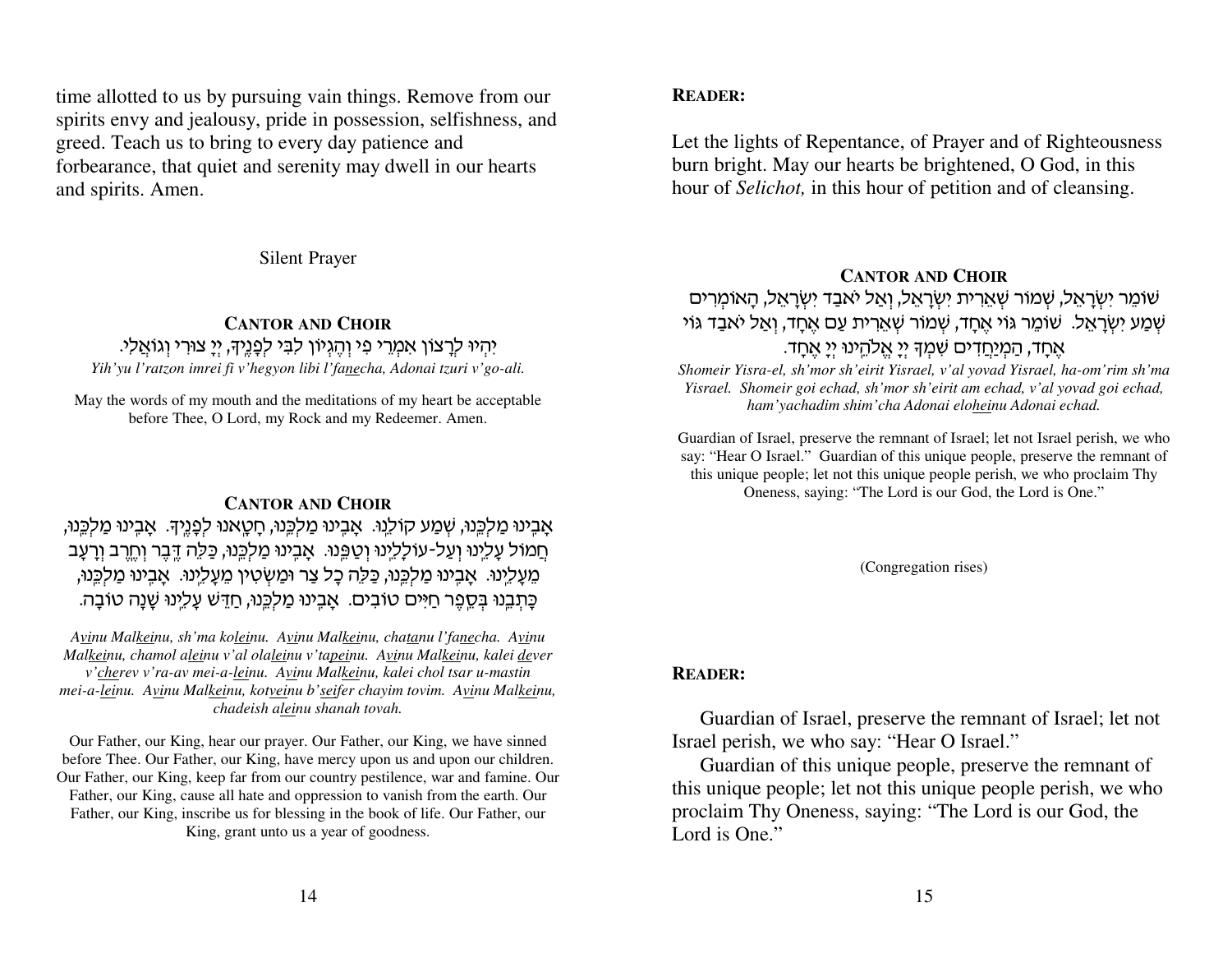# **CANTOR AND CHOIR**

ּשְׁמַע יִשְׂרָאֵל יְיָ אֱלְהֵינוּ יְיָ אֶחֶד.

*Sh'ma Yis-ra-eil: Adonai E-lo-hei-nu, Adonai e-chad.*

Hear, O Israel, the Lord our God, the Lord is one.

# בָרוּךְ שֵׁם כְּבוֹד מַלְכוּתו לְעוֹלָם וָעֶד.<br>.

*Bar-uch sheim k'vod mal-chu-to l'olam va-ed.*

Praised be God's name whose glorious kingdom is forever and ever.

(Congregation is seated)

## **READER AND CONGREGATION:**

O Guardian, guard the remnant of this holy people. Let us notperish, this holy people. O Thou who hears all prayers and supplications for mercy, give ear to this afflicted generation,for there is none else to help them.

### **READER:**

 Thou who art the source of life, we lift up our spirits to Thee. We seek to open our hearts in truth. We confess ourfailings, and seek not to hide our trespasses.

 Do not forsake us, O Lord. Be near unto us, for we are bereft without Thee. Have mercy upon us and grant us pardonfor our sins.

We are frail as dust. The days of our years are as grains ofsand that slip through our fingers and we have no power tostay them.

Comfort and sustain us, O Lord. Dark is our world without Thy light, a cavern in which our fears and our failuresecho without hope. Do not forsake us. We need Thee.

## **READER AND CONGREGATION:**

O God of life, remember us unto life in the year soon to begin. May it be a year joyous in hope and bright with light,bringing health and gladness in all its days. Be with us in our homes, and may Thy spirit dwell there as a benediction uponus and upon all our dear ones. Amen.

### **READER:**

The generations are bound to one another, and the virtues ofthe ancestors become the inheritance of the children. We remember the faithful ones, O God, those who were near tous, whose names are on our loving lips, whose lives were intertwined with our own. We remember, too, those who werenot known to us and whose lives did not touch our own. But they are ours, even though nameless, the devoted ones who preserved the Torah, who were Thy humble servants, whodied in the fiery furnaces of the enemy, so bitter and sounspeakably cruel.

In this moment of recollection, we are joined in spirit with them, grateful for their deeds, their fidelity, their courage under trial, their unfailing faith, their measureless trust inThee. They guarded the Eternal Light.

We remember them all, our near and beloved ones and the unknown martyrs whom we cannot call by name. They are allwith Thee. May it be for peace and quiet and serenity, now and forever more...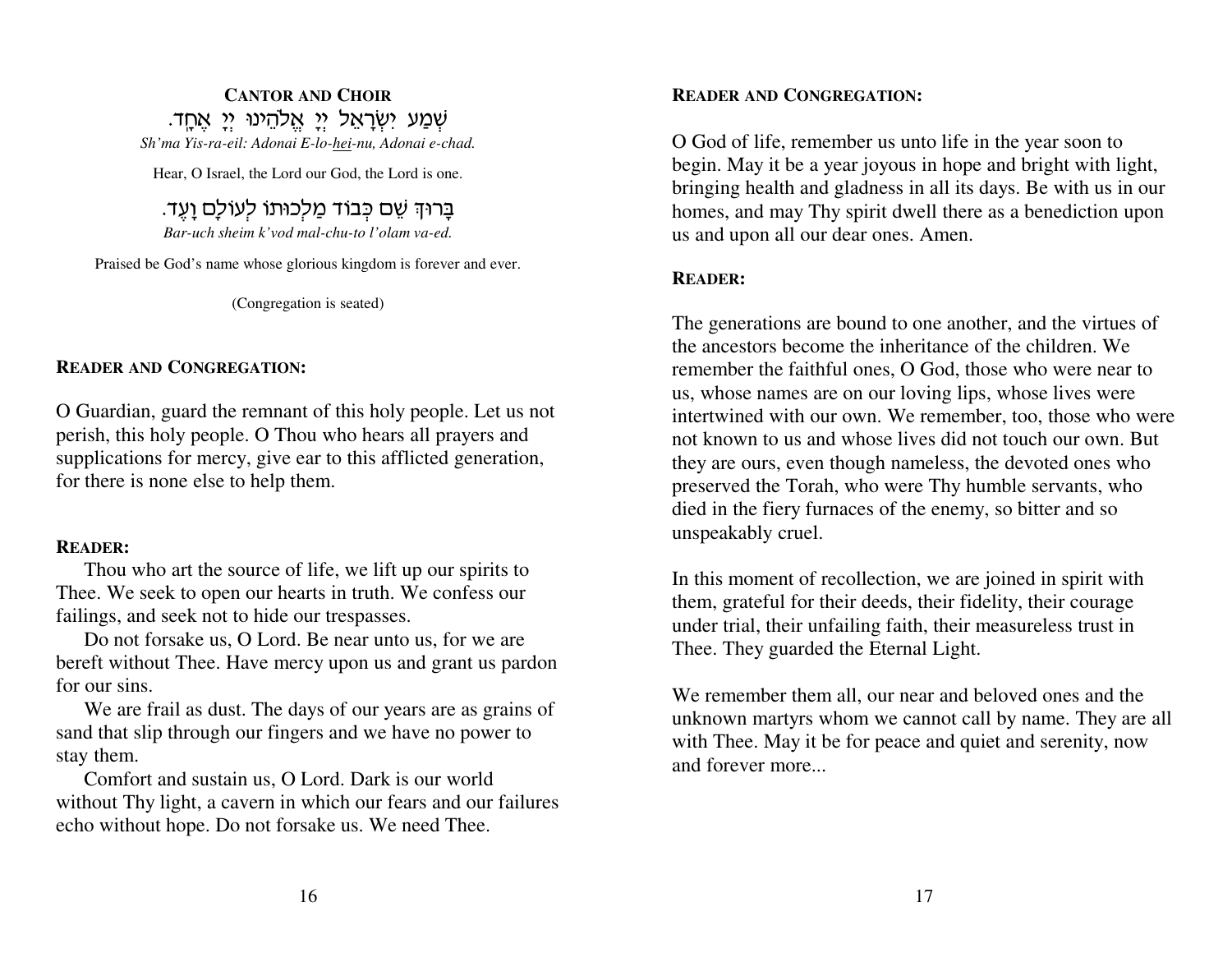**MOURNER'S KADDISH**(Mourners rise)

יִתְגַּדַל וְיִתְקַדַּשׁ שָׁמֶהּ רַבָּא בִּעָלְמָא דִּי-בָרָא כרעוּתֵהּ, וַיַמִלידְ מַלְכוּתֵה בְּחַיֵּיכוֹן וּבִיוֹמֵיכוֹן וּבִחַיֵּי דִכָל בֵּית יִשְׂרָאֵל, בַּעֲגָלָא וּבזְמַן קָרִיב, ואמרו: אמן.

יְהֵא שְׁמֵה רַבָּא מְבָרַךְ לִעֲלַם וּלִעַל*ְמֵי עַ*לְמַיַּא.

יתִבְּרַדְּ וִישְׁתַּבַח, וִיתִכַּאַר וִיתִרוֹמַם וִיתִנַשֶּׂא, וְיִתְהַדָּר וְיִתְעַלֶּה וְיִתְהַלָּל שְׁמֵהּ דְּקֻדְשָׁא, בְּרִיךָ הוּא, לִעֱלֵּא מִן-כַּל-בִּרְכָתָא וְשִׁירַתַא, תְּשִׁבְּחַתַא וְנֶחֶמָתָא דַּאֲמִירָן בְּעָלְמָא, וְאמְרוּּ אָמֵן.

> יִהֵא שִׁלַמָּא רַבָּא מִן-שְׁמַיָּא וִחַיִּּים עָלִינוּ ֿוְעַל-כָּל-ישָׂרָאֵל, וְאמְרוּ: אֲמֵן.

עשֶה שָׁלוּם בַּמְרוֹמָיו, הוּא <u>יעֲ</u>שֶׂה שָׁלוֹם עָלִינוּ ּוְעַל-כָּל-יִשְׂרָאֵל, וְאִמְרוּּ אָמֵן.

Yit'gadal v'yit'kadash sh'mei ra-ba b'alma di-v'ra chir'utei,v'yamlich mal'chutei b'chayeichon uv'yomeichon uv'chayeid'chol beit Yis-ra-eil, ba-agala u'viz'man ka-riv, v'im'ru:A-mein.

Y'hei sh'mei raba m'varakh l'alam ul'almei almaya.

Yit'barach v'yish'tabach, v'yit'pa-ar v'yit'romam v'yit'nasei,v'yit'hadar v'yit'aleh v'yit'halal sh'mei d'kudsha, b'rich hu, l'eila min kol bir'chata v'shirata, tush'b'chata v'nehchehmatada-amiran b'al'ma, v'im'ru: A-mein.

Y'hei sh'lama raba min-sh'maya v'chayim, aleinu v'al kolYisra-eil, v'im'ru: A-mein.

Oseh shalom bim'romav, hu ya-aseh shalom aleinu v'al kolYisra-eil, v'im'ru: A-mein.

(Mourners are seated)

# **CANTOR AND CHOIR** עשֶה שָׁלוּם בּמְרוּמָיו, הוּא יַעֲשֶׂה שָׁלוּם עָלִינוּ וְעַל ְּכַל יִשְׂרָאֵל, וְאמְרוּ: אֲמֵן.

*O-seh sha-lom bee-m'ro-mav, hu ya-a-seh sha-lom a-lei-nu v'alkol Yis-ra-eil, v'eem-ru: A-mein.*

May the One who makes peace on high, bring peace to us and toall Israel, and let us say: Amen.

(Mourners are seated)

**BENEDICTION**